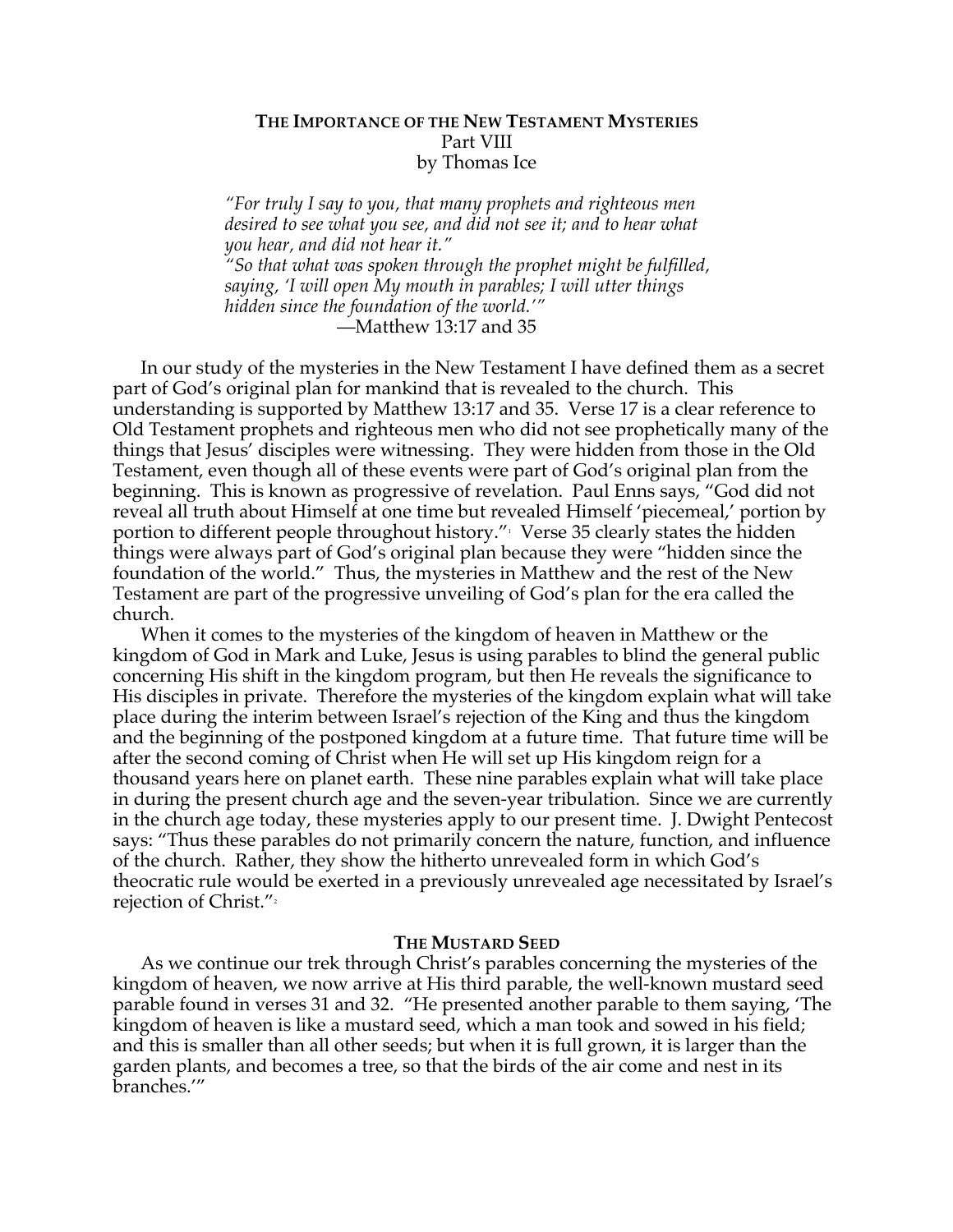In order to understand Christ's intent in this parable, it is helpful to realize some of the Jewish rabbinical implications latent in the language He uses. Alfred Edersheim explains: "In fact, the expression, 'small as a mustard-seed,' had become proverbial, and was used, not only by our Lord, but frequently by the Rabbis, to indicate the smallest amount, such as the least drop of blood, the least defilement, or the smallest remnant of sun-glow in the sky. 'But when it is grown, it is greater than the garden-herbs.' Indeed, it looks no longer like a large garden-herb or shrub, but 'becomes' or rather appears like, 'a tree'—as St. Luke puts it, 'a great tree,' of course, not in comparison with other trees, but with garden-shrubs. Such growth of the mustard seed was also a fact well known at the time, and, indeed, still observed in the East."<sup>。</sup>It is important to realize that "this mustard plant is a species different than the common one used as a condiment."4 Stanley Toussaint notes: "This of course is a reference to the extraordinary spread and growth of the kingdom message in the age before the kingdom is established. The King does not picture the coming of the kingdom here since it is impossible to do so in connection with its tree."<sup>5</sup>

To what does the mustard seed and the tree that grows out of that seed represent in this parable. Many have wrongly identified it as the church, however, such an association does not measure up to the rest of the New Testament's description of the true church—the body of Christ. I believe it refers to Christendom! Christendom loosely refers to all that is or can be associated with Christianity down through the church's history. Arno Gaebelein identifies it as, "this unnatural thing, this monstrosity, is professing Christendom as a system of the world, professing Christ, without possessing Him and His Spirit."6 The interval period started out small but has now become associated with the largest religion in the world—Christianity.

The aspect of the parable that speaks of it growing larger than any of the other garden plants and developing large branches in which the birds come and rest on its branches is a concept found previously in the Old Testament. "The expression occurs frequently in the Old Testament (Daniel 4:12, 21; Ezekiel 17:23; 31:6; Psalm 104:12) and in each case it pictures the prosperity of a person or nation, primarily as seen by men." $^{\prime}$ Toussaint continues: "The preceding parable had taught the disciples that the field was the world; this parable instructs the followers of the Lord as to how the message of the kingdom would outwardly be received in the world."

Throughout Scripture birds in the branches of trees are often a negative connotation. I think they are used that way in this passage as well since it is the outward provision that is depicted and not one's spiritual condition. Edersheim provides some excellent background material relating to the birds and branches: "The other concerning the birds which are attracted to its branches and 'lodge"—literally, 'make tents'—there, or else under the shadow of it, is subsidiary. Pictorial, of course, this trait would be, and we can the more readily understand that birds would be attracted to the branches or the shadow of the mustard-plant, when we know that mustard was in Palestine mixed with, or used as food for pigeons, and presumably would be sought by other birds. And the general meaning would the more easily be apprehended, that a tree, whose wide-spreading branches afforded lodgment to the birds of heaven, was a familiar Old Testament figure for a mighty kingdom that gave shelter to the nations. Indeed, it is specifically used as an illustration of the Messianic Kingdom."<sup>9</sup>

"Although left without interpretation," observes Walvoord, "it anticipated that Christendom as a sphere of profession will grow rapidly from a small beginning to an organization with great power and wealth. While the plant included both true believers and those who professed to believe, the mustard plant was distinguished from the birds